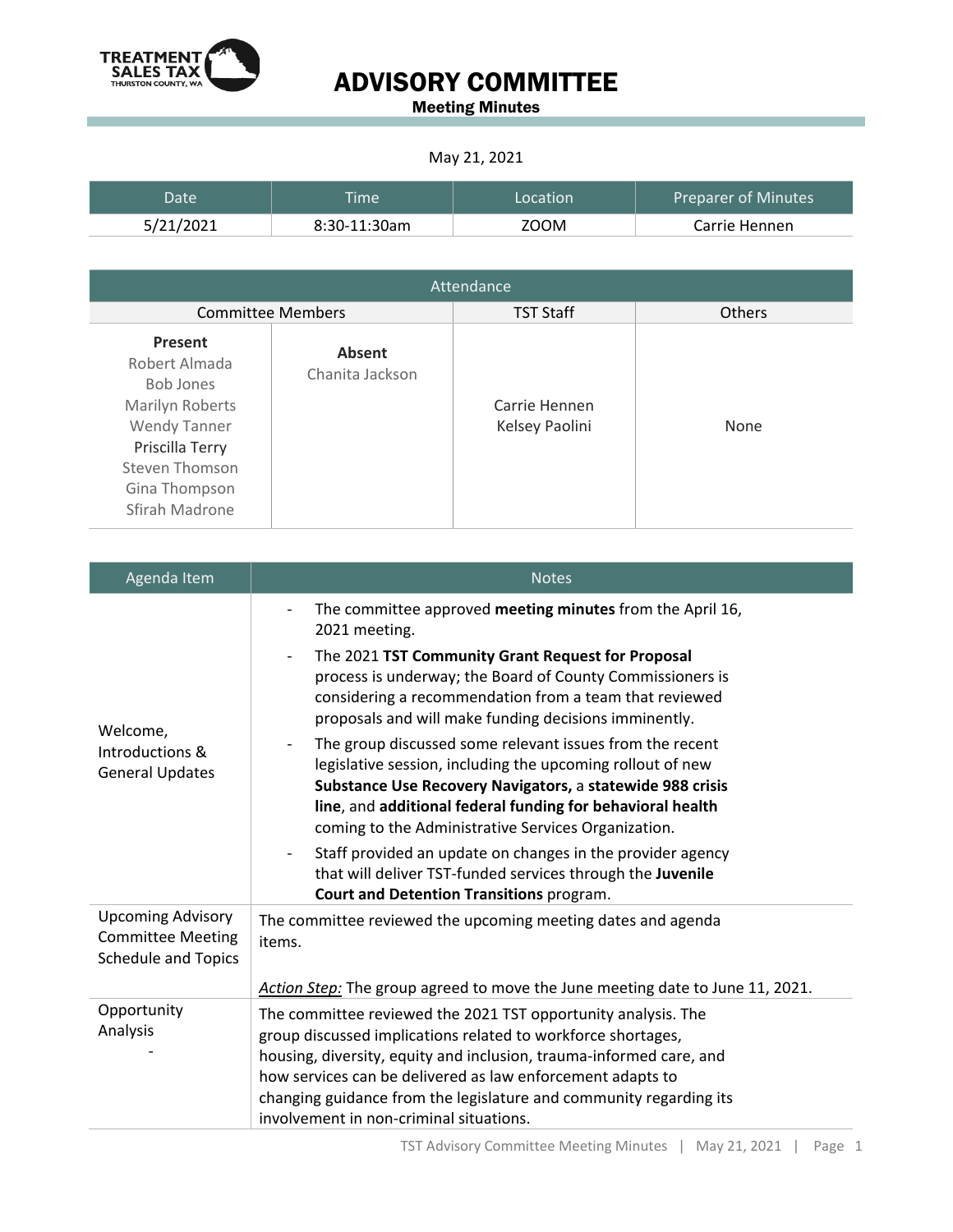

## ADVISORY COMMITTEE

Meeting Minutes

| Agenda Item                                                                           | <b>Notes</b>                                                                                                                                                                                                                                                                                                                           |
|---------------------------------------------------------------------------------------|----------------------------------------------------------------------------------------------------------------------------------------------------------------------------------------------------------------------------------------------------------------------------------------------------------------------------------------|
|                                                                                       | Action Step: Staff will explore whether there may be options for TST to make<br>investments related to workforce development. Staff will share the opportunity<br>analysis with agencies requesting funding to possibly inform their budget requests.                                                                                  |
| Communication to<br>Offices &<br><b>Departments Prior</b><br>to the Budget<br>Process | The group identified questions it would like offices and departments<br>requesting funding to address at the upcoming budget discussions.                                                                                                                                                                                              |
|                                                                                       | For programs currently receiving TST funding and requesting ongoing<br>funding:                                                                                                                                                                                                                                                        |
|                                                                                       | - With respect to diversity, equity and inclusion, what has<br>your program/ office/ department accomplished since last<br>year? What is planned for the next year? Is there anything<br>you are excited about or proud of?                                                                                                            |
|                                                                                       | - How has your program adapted to the current state of the<br>pandemic? Please explain increases or decreases in<br>demand for services and impact on your budget request.<br>With respect to services, did your program make changes<br>as a result of COVID that are likely to remain in place?                                      |
|                                                                                       | For programs that would be new to TST, offices & departments will<br>be asked to address the questions above as well as:                                                                                                                                                                                                               |
|                                                                                       | - How does this proposal address an unmet need in the<br>community? Please cite the 2021 TST opportunity analysis<br>or other specific data on gaps.                                                                                                                                                                                   |
|                                                                                       | - What is the research or evidence base supporting this<br>proposal?                                                                                                                                                                                                                                                                   |
|                                                                                       | Action Step: Staff will draft templates and ask offices and departments to address<br>the questions above in their July 2021 budget presentations.                                                                                                                                                                                     |
| <b>TST Advisory</b><br><b>Committee Conflict</b><br>of Interest Policy                | The group reviewed the conflict of interest statement in the Thurston<br>County code pertaining to the TST committee. Staff noted that<br>questions related to this policy had come up several times in recent<br>months, and asked the committee to discuss whether they felt that<br>the BOCC should consider changes to the policy. |
|                                                                                       | The group agreed on the following:                                                                                                                                                                                                                                                                                                     |
|                                                                                       | Having separation between the Advisory Committee and<br>organizations receiving TST funding is beneficial and should<br>be preserved;                                                                                                                                                                                                  |
|                                                                                       | It would be reasonable for the BOCC to consider adding<br>language creating a process through which potential                                                                                                                                                                                                                          |